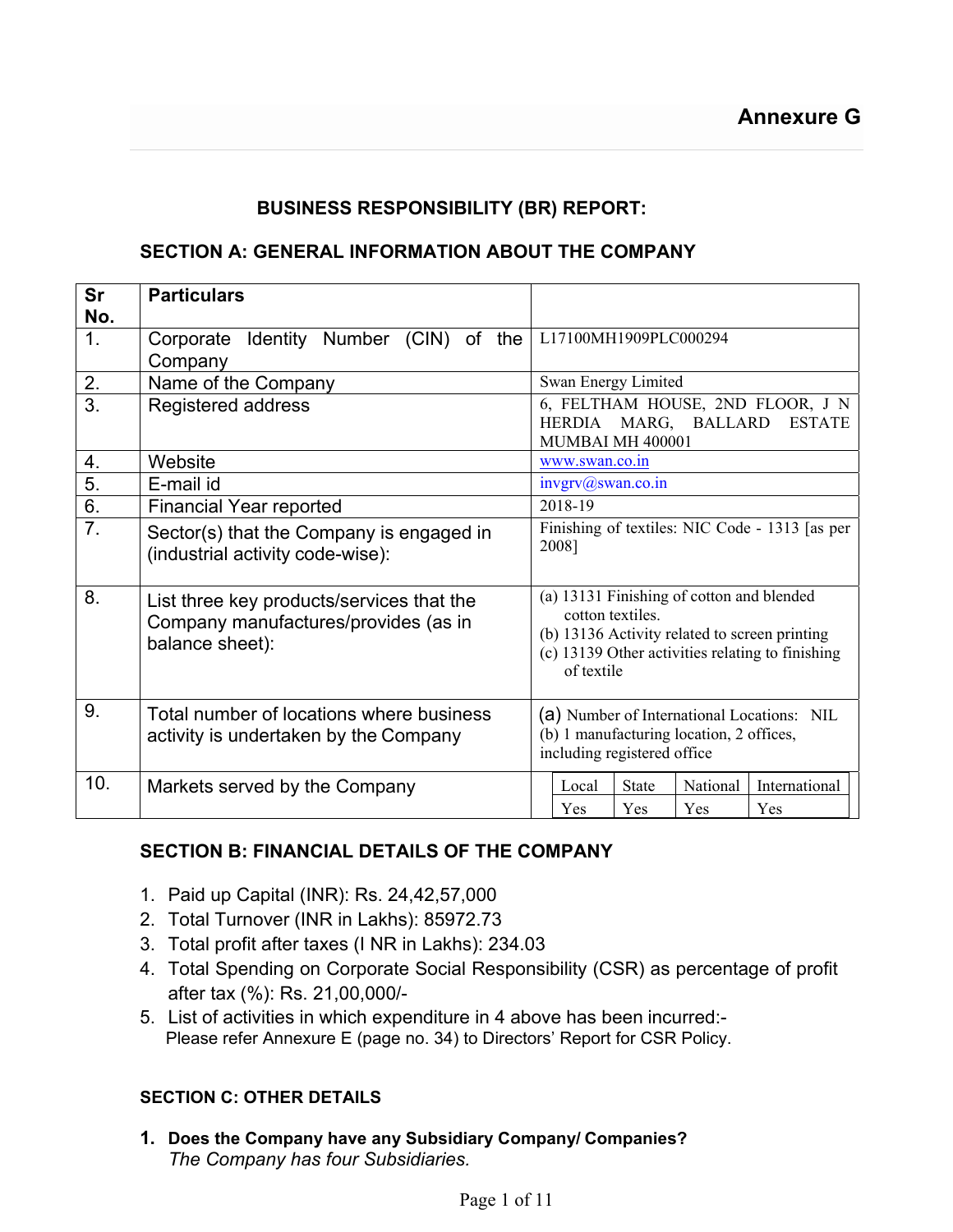- **2. Do the Subsidiary Company/Companies participate in the BR Initiatives of the parent company? If yes, then indicate the number of such subsidiary company(s)**  *No*
- **3. Do any other entity/entities (e.g. suppliers, distributors etc.) that the Company does business with, participate in the BR initiatives of the Company? If yes, then indicate the percentage of such entity/entities? [Less than 30%, 30-60%, More than 60%]**

#### *No*

#### **SECTION D: BR INFORMATION**

- **1. Details of Director/Directors responsible for BR** 
	- **(a) Details of the Director/Director responsible for implementation of the BR policy/policies** 
		- *1. DIN Number: 00660027*
		- *2. Name: Mr. Paresh V. Merchant*
		- *3. Designation: Executive Director*

#### **(b) Details of the BR head**

| No.            | <b>Particulars</b>         | <b>Details</b>            |
|----------------|----------------------------|---------------------------|
|                | DIN Number (if applicable) | 00660027                  |
| $\overline{2}$ | Name                       | Mr. Paresh V. Merchant    |
| $\overline{3}$ | Designation                | <i>Executive Director</i> |
| 14             | Telephone number           | 022-4058300               |
| $\overline{5}$ | e-mail id                  | paresh@swan.co.in         |

#### **2. Principle-wise, (as per NVGs) BR Policy/Policies:**

The National Voluntary Guidelines (NVGs) on Social, Environmental and Economic responsibilities of Business released by the Ministry of Corporate Affairs has adopted 9 (nine) areas of Business Responsibility. These briefly are as follows.

- P1: Business should conduct and govern themselves with Ethics, Transparency and Accountability
- P2: Businesses should provide goods and services that are safe and contribute to sustainability throughout their life cycle
- P3: Businesses should promote the wellbeing of all employees
- P4: Businesses should respect the interests of, and be responsive towards all stakeholders, especially those who are disadvantaged, vulnerable and marginalized
- P5: Businesses should respect and promote human rights
- P6: Business should respect, protect and make efforts to restore the environment
- P7: Businesses, when engaged in influencing public and regulatory policy, should do so in a

#### Page 2 of 11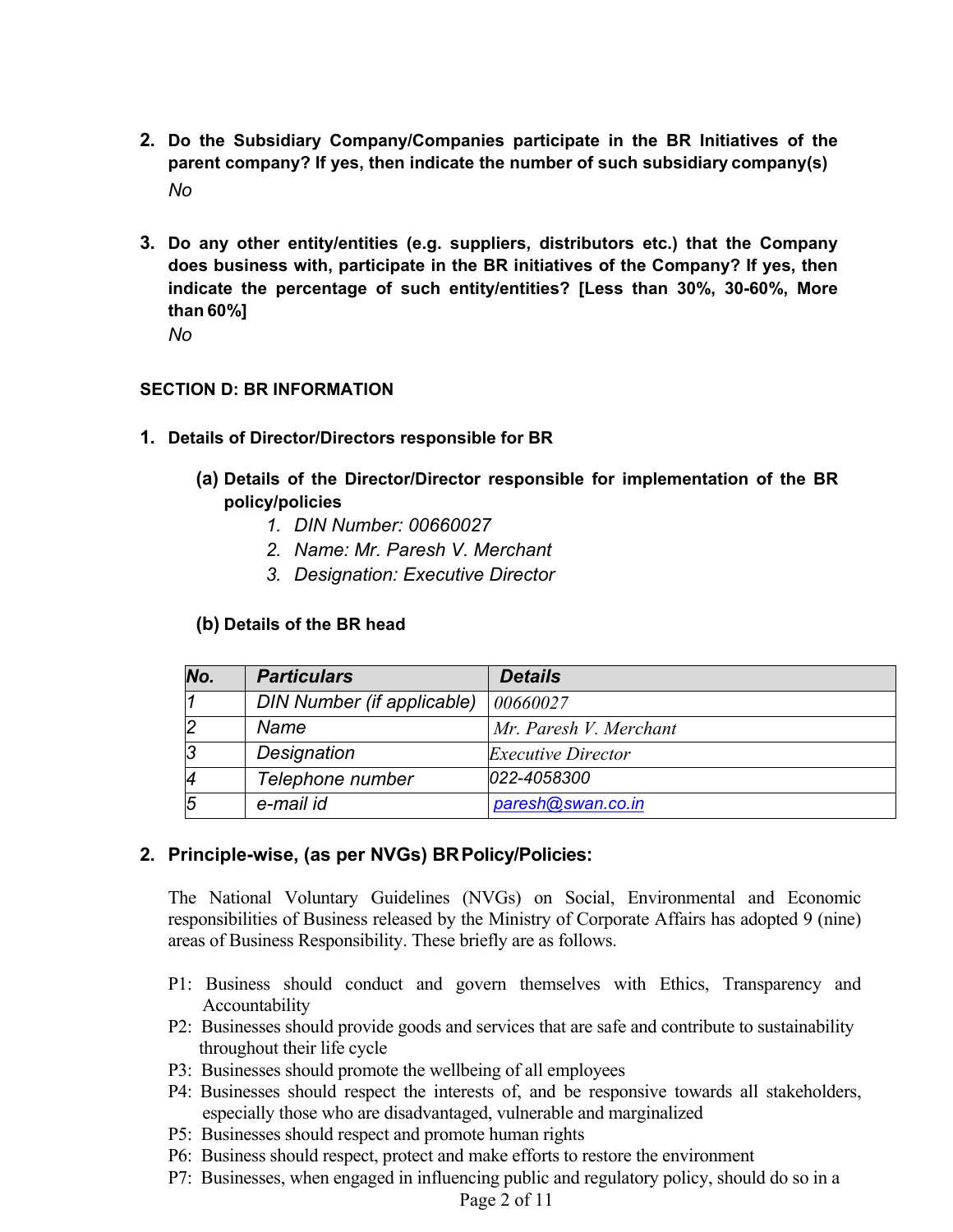responsible manner

- P8: Businesses should support inclusive growth and equitable development
- P9: Businesses should engage with and provide value to their customers and consumers in a responsible manner

# **(a) Details of compliance (Reply in Y/N)**

| N <sub>O</sub> | <b>Questions</b>                             | <b>P1</b> | P <sub>2</sub> | P <sub>3</sub> | <b>P4</b> | <b>P5</b> | <b>P6</b> | <b>P7</b> | P <sub>8</sub> | P <sub>9</sub> |
|----------------|----------------------------------------------|-----------|----------------|----------------|-----------|-----------|-----------|-----------|----------------|----------------|
|                |                                              |           |                |                |           |           |           |           |                |                |
| 1              | Do you have a policy/                        |           |                |                |           |           |           |           |                |                |
|                | policies for                                 |           |                |                | Y         |           |           |           |                |                |
| $\overline{c}$ | Has the policy being                         |           |                |                |           |           |           |           |                |                |
|                | formulated in consultation                   |           |                |                | Y         |           |           |           |                |                |
|                | with the relevant                            |           |                |                |           |           |           |           |                |                |
|                | stakeholders?                                |           |                |                |           |           |           |           |                |                |
| 3              | Does the policy conform to                   |           |                |                |           |           |           |           |                |                |
|                | any national / international                 |           |                |                | Y         |           |           |           |                |                |
|                | standards? If yes, specify?                  |           |                |                |           |           |           |           |                |                |
|                | (50 words)                                   |           |                |                |           |           |           |           |                |                |
| 4              | Has the policy being                         |           |                |                |           |           |           |           |                |                |
|                | approved by the Board? Is                    |           |                |                |           |           |           |           |                |                |
|                | yes, has it been signed by                   |           |                |                | Y         |           |           |           |                |                |
|                | MD/ owner/ CEO/                              |           |                |                |           |           |           |           |                |                |
|                | appropriate Board                            |           |                |                |           |           |           |           |                |                |
|                | Director?                                    |           |                |                |           |           |           |           |                |                |
| 5              | Does the company have a                      |           |                |                |           |           |           |           |                |                |
|                | specified committee of the                   |           |                |                |           |           |           |           |                |                |
|                | Board/Director/Official to                   |           |                |                | Y         |           |           |           |                |                |
|                | oversee the implementation<br>of the policy? |           |                |                |           |           |           |           |                |                |
|                |                                              |           |                |                |           |           |           |           |                |                |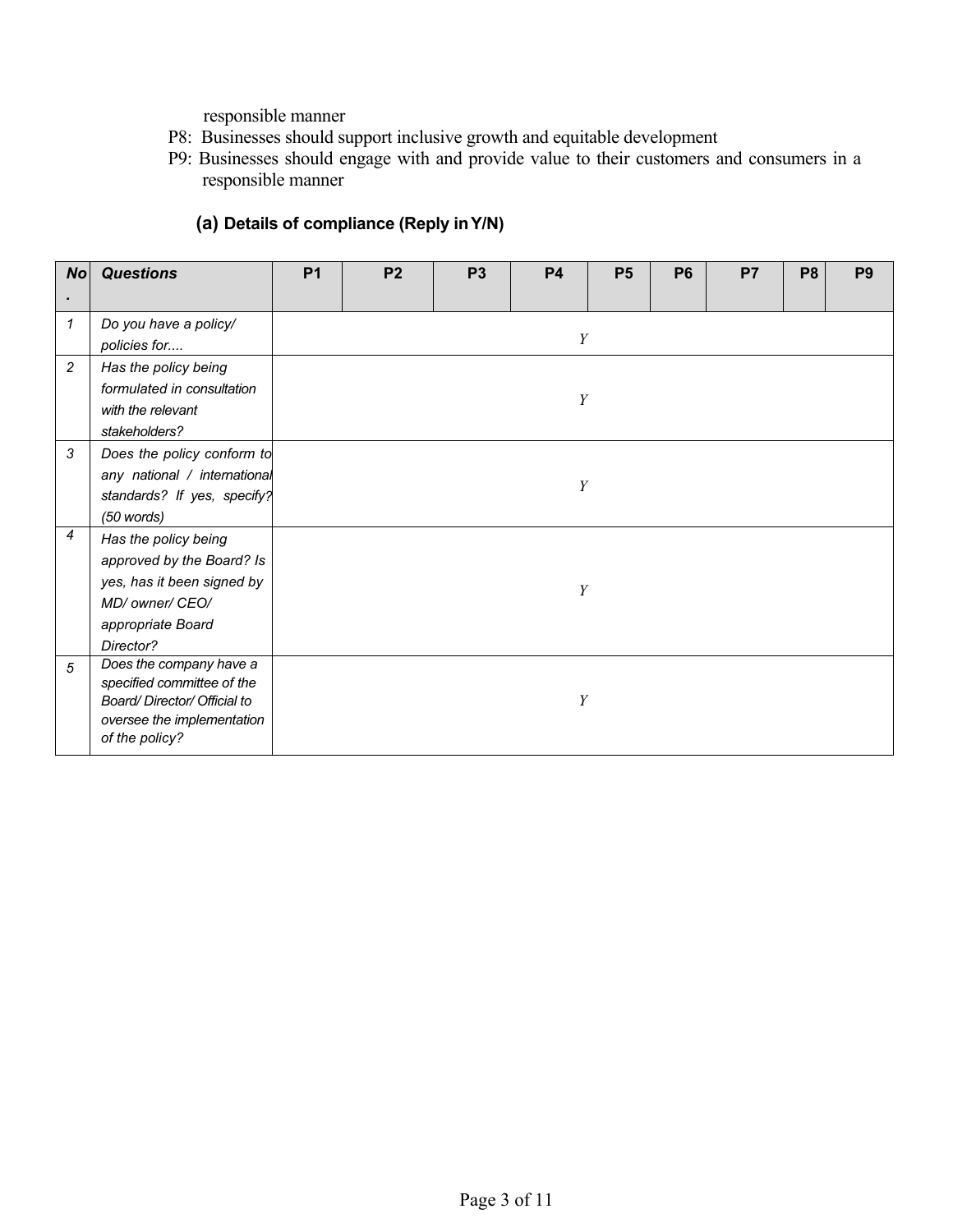| <b>No</b>      | Questions                                                                                                                                                                          | <b>P1</b> | <b>P2</b> | P <sub>3</sub> | <b>P4</b> | <b>P5</b>      | <b>P6</b> | <b>P7</b> | P <sub>8</sub> | P <sub>9</sub> |
|----------------|------------------------------------------------------------------------------------------------------------------------------------------------------------------------------------|-----------|-----------|----------------|-----------|----------------|-----------|-----------|----------------|----------------|
| $\bullet$      |                                                                                                                                                                                    |           |           |                |           |                |           |           |                |                |
| 6              | the link for the<br>Indicate<br>policy to be viewed online?                                                                                                                        | $Y^*$     | $Y^*$     | $Y^{\ast\ast}$ | $Y***$    | $Y^{\ast\ast}$ | $Y***$    | Y****     | $Y^*$          | $Y***$         |
| $\overline{7}$ | Has the policy been formally<br>communicated<br>to<br>all<br>relevant<br>internal<br>and<br>external stakeholders?                                                                 |           |           |                | Y         |                |           |           |                |                |
| 8              | Does the company have in-<br>house structure to implement<br>the policy/ policies.                                                                                                 |           |           |                | Y         |                |           |           |                |                |
| 9              | Does the Company have a<br>redressal<br>grievance<br>mechanism related to the<br>policy/ policies to address<br>stakeholders'<br>grievances<br>related to<br>the policy/ policies? |           |           |                | Y         |                |           |           |                |                |
| 10             | Has the company carried<br>independent<br>audit/<br>out<br>evaluation of the working of<br>this policy by an internal or<br>external agency?                                       |           |           |                | Y         |                |           |           |                |                |

**\*** Code of conduct: http://www.swan.co.in/pdf/swan%20-%20code%20of%20conduct.pdf

**\*\*** Whistle Blower Policy: http://www.swan.co.in/pdf/Whistle%20blower%20policy\_SWAN.pdf

\*\*\* CSR Policy: http://www.swan.co.in/pdf/Corporate%20Social%20Responsibility%20Policy.pdf

\*\*\*\* Quality Policy: http://www.swan.co.in/pdf/swan%20quality%20policy.pdf

(b) If answer to the question at serial number 1 against any principle, is 'No', please explain why: (Tick up to 2 options)

| No.            | <b>Questions</b>                                                                                                                                       | P <sub>1</sub> | P <sub>2</sub> | P <sub>3</sub> | P <sub>4</sub>        | P <sub>5</sub> | P <sub>6</sub> | P7 | P <sub>8</sub> | P9 |
|----------------|--------------------------------------------------------------------------------------------------------------------------------------------------------|----------------|----------------|----------------|-----------------------|----------------|----------------|----|----------------|----|
| $\mathcal I$   | The company has not<br>understood the Principles                                                                                                       |                |                |                |                       |                |                |    |                |    |
| $\overline{c}$ | The company is not at a<br>stage where it finds itself<br>in a position to formulate<br>implement<br>the<br>and<br>policies on<br>specified principles |                |                |                |                       |                |                |    |                |    |
| 3              | The company does not have<br>financial<br>manpower<br>or<br>resources available for the<br>task                                                        |                |                |                | <b>NOT APPLICABLE</b> |                |                |    |                |    |
| $\overline{4}$ | It is planned to be done<br>within next 6 months                                                                                                       |                |                |                |                       |                |                |    |                |    |
| 5              | It is planned to be done<br>within the next 1 year                                                                                                     |                |                |                |                       |                |                |    |                |    |
| 6              | Any other reason (please<br>specify)                                                                                                                   |                |                |                |                       |                |                |    |                |    |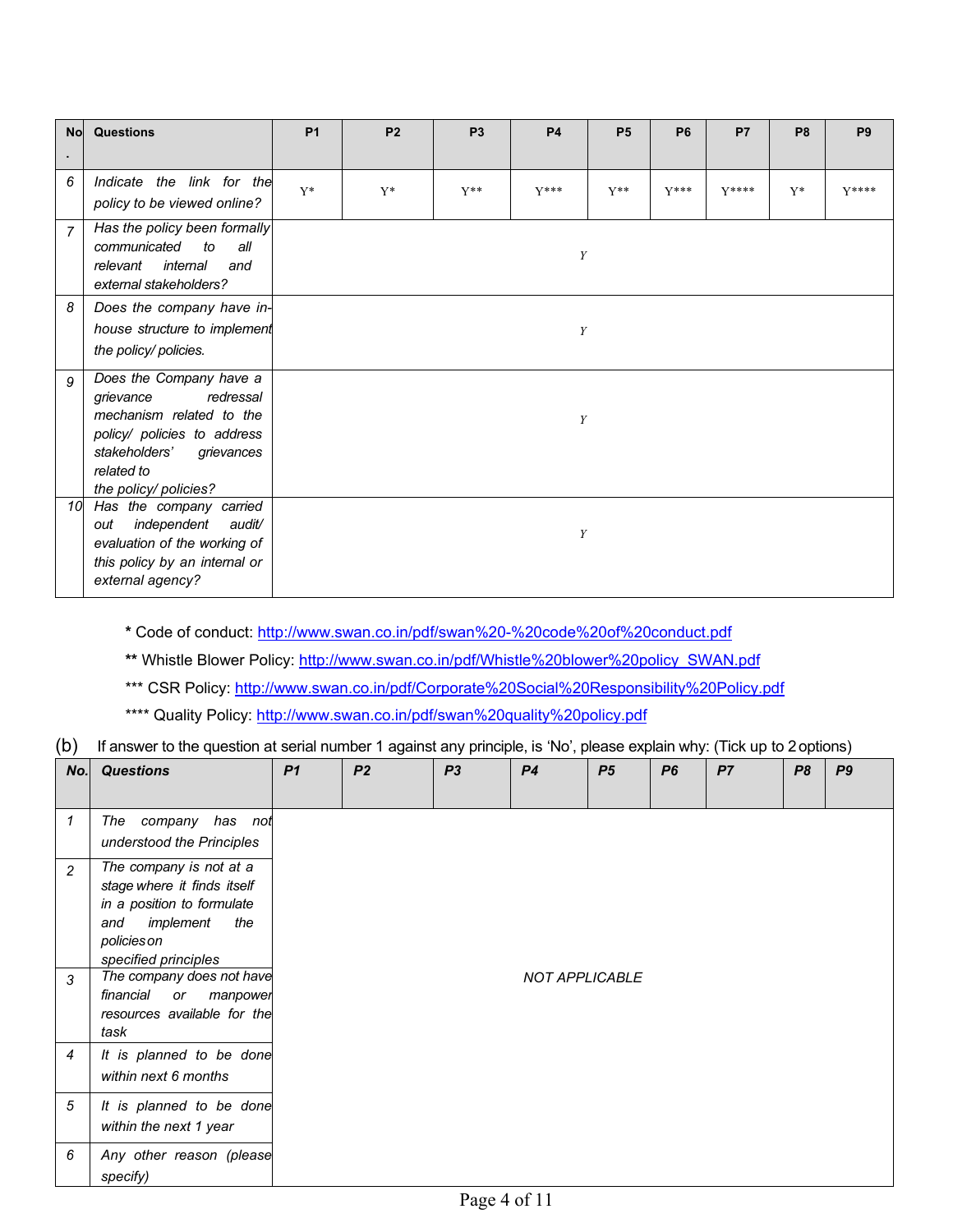- 3. Governance related to BR
	- **(a) Indicate the frequency with which the Board of Directors, Committee of the Board or CEO to assess the BR performance of the Company. Within 3 months, 3-6 months, Annually, More than 1 year**

*The assessment of BR performance is done annually by the MD, ED and senior management of the Company.* 

**(b) Does the Company publish a BR or a Sustainability Report? What is the hyperlink for viewing this report? How frequently it is published?**  *The Company had started publishing BR report from financial year 2017- 18 on a yearly basis. The BR report is/shall be available on www.swan.co.in* 

## **SECTION E: PRINCIPLE-WISE PERFORMANCE**

*Principle 1: Businesses should conduct and govern themselves with Ethics, Transparency and Accountability* 

**1. Does the policy relating to ethics, bribery and corruption cover only the company?**  *No.* 

**Does it extend to the Group/Joint Ventures/ Suppliers/Contractors/NGOs /Others?**  *Yes* 

**2. How many stakeholder complaints have been received in the past financial year and what percentage was satisfactorily resolved by the management? If so, provide details thereof, in about 50 words or so.** 

*During the reporting year, Company has received 5 (five) complaints from the shareholder, wherein 1 (one) complaint is yet to be resolved as on 31st March, 2019.* 

**Principle 2: Businesses should provide goods and services that are safe and contribute to sustainability throughout their life cycle** 

- 1. List up to 3 of your products or services whose design has incorporated social or environmental concerns, risks and/or opportunities.
	- **(***a) Suiting (b) Shirting (c) Dress materials*

*Your company is committed to offer quality standards for all range of its textile*  products, which are safe and environment friendly. The company is having well *equipped test lab at its Ahmedabad production location to verify the products on a regular basis to ensure no deviation.*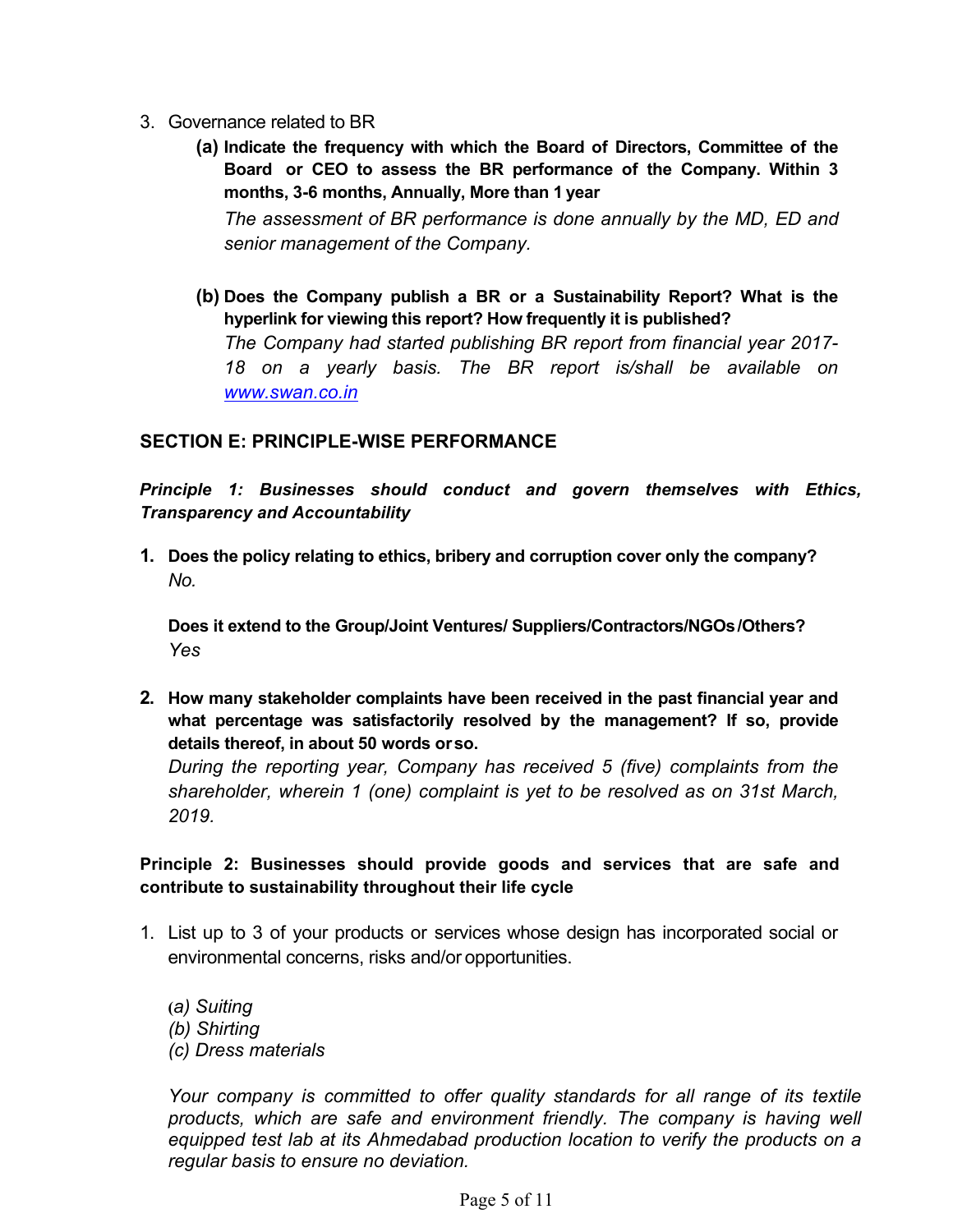- 2. For each such product, provide the following details in respect of resource use (energy, water, raw material etc.) per unit of product (optional):
	- (a) Reduction during sourcing/production/ distribution achieved since the previous year throughout the value chain?

*The company is having process house, where grey is purchased as a raw material. The raw materials are sourced locally on the best possible trade terms. The production costs are continuously monitored. Automation is extensively used through latest machines, which results in reduction of scrap percentage and also energy and water consumption.* 

*The company is committed to transform energy conservation into a strategic business goal by way of monitoring energy related parameters on a regular basis and to reduce energy consumption in all its operations.* 

- (b) Reduction during usage by consumers (energy, water) has been achieved since the previous year? *As the products of the company are used by a diverse and large number of consumers, it is not feasible to identify the reduction of resource usage by the consumers. The Company's products do not have any broad-based impact on energy and water consumption by consumers. However, the Company continuously takes measures to reduce the consumption of energy and water.*
- 3. Does the company have procedures in place for sustainable sourcing (including transportation)? Yes.
	- (a) If yes, what percentage of your inputs was sourced sustainably? Also, provide details thereof, in about 50 words or so.

*The Company endeavours to focus on protection of environment, stakeholders' interest and cost effectiveness while procuring any raw material or goods. The main raw materials are procured from manufacturers / producers who are well reputed keeping in mind the need for quality and consistency. Adequate steps are taken for safety during transportation and optimization of logistics, which, in turn, help to mitigate the impact on climate.* 

4. Has the company taken any steps to procure goods and services from local & small producers, including communities surrounding their place of work?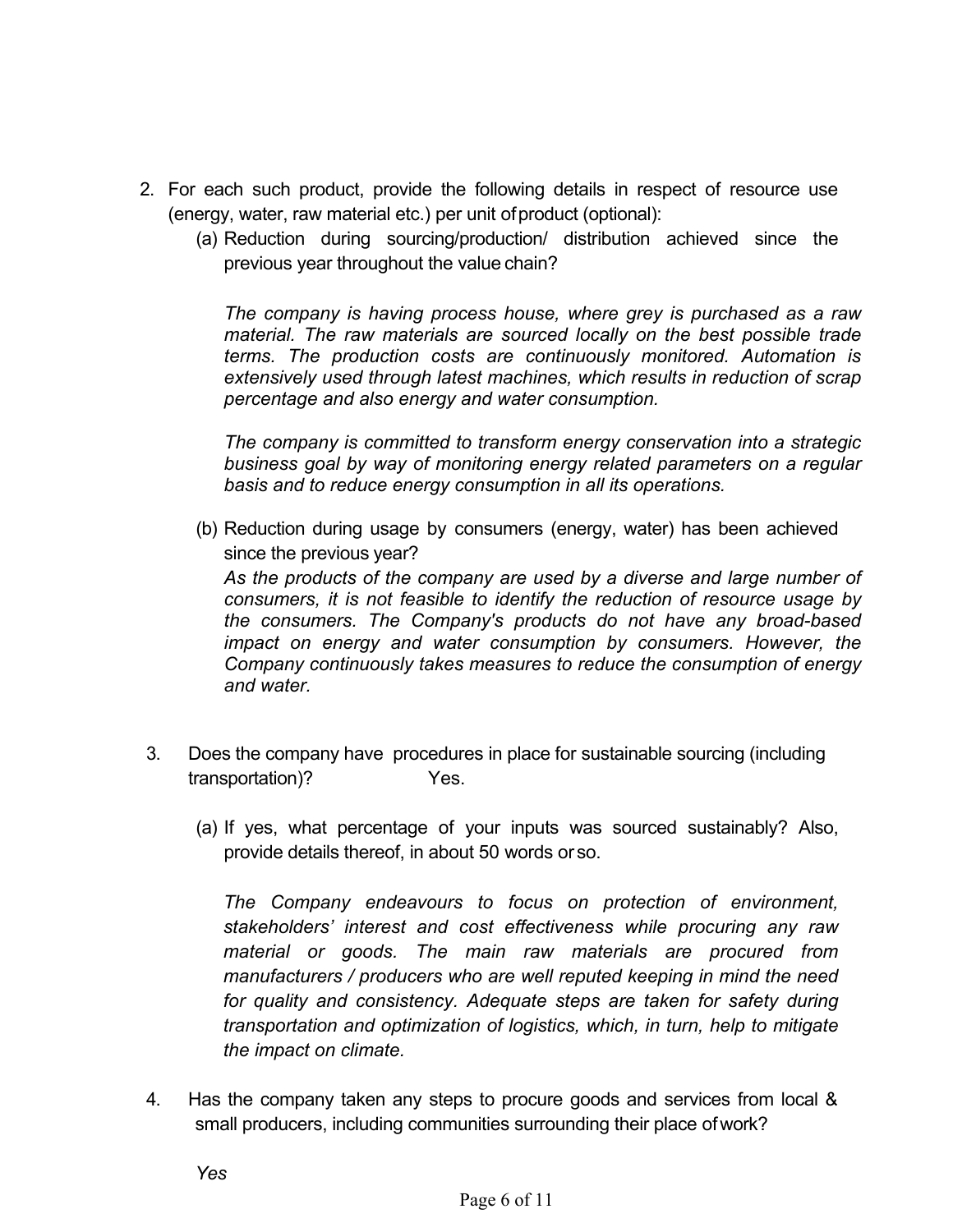5. Does the company have a mechanism to recycle products and waste? If yes what is the percentage of recycling of products and waste (separately as <5%, 5- 10%, >10%). Also, provide details thereof, in about 50 words or so.

*Wastage management is highly focused and monitored through various initiatives with a view to ensure reduction in waste generation. Recycling of the wastage is not feasible and hence, sold as a scrap.* 

## **Principle 3: Businesses should promote the wellbeing of all employees**

- 1. Please indicate the Total number of employees: 121
- 2. Please indicate the Total number of employees hired on temporary/contractual/casual basis: 263
- 3. Please indicate the Number of permanent women employees: 1
- 4. Please indicate the Number of permanent employees with disabilities: NIL
- 5. Do you have an employee association that is recognized by management: No
- 6. What percentage of your permanent employees is members of this recognized employee association? N.A.
- 7. Please indicate the Number of complaints relating to child labour, forced labour, involuntary labour, sexual harassment in the last financial year and pending, as on the end of the financial year.

| No.            | Category                      | No of complaints | complaints<br>No of  |
|----------------|-------------------------------|------------------|----------------------|
|                |                               | filed during the | pending as on end of |
|                |                               | financial year   | the financial year   |
|                | Child labour/forced           | Nil              | Nil                  |
|                | labour/involuntary labour     |                  |                      |
| $\overline{2}$ | Sexual harassment             | Nil              | Nil                  |
| 3              | Discriminatory employment Nil |                  | Nil                  |

- 8. What percentage of your under mentioned employees were given safety & skill upgradation training in the last year?
	- (a) Permanent Employees
	- (b) Permanent Women Employees
	- (c) Casual/Temporary/Contractual Employees
	- (d) Employees with Disabilities

*All the employees undergo the company's safety and skill upgradation programmes and are conscious about its utility and benefits.*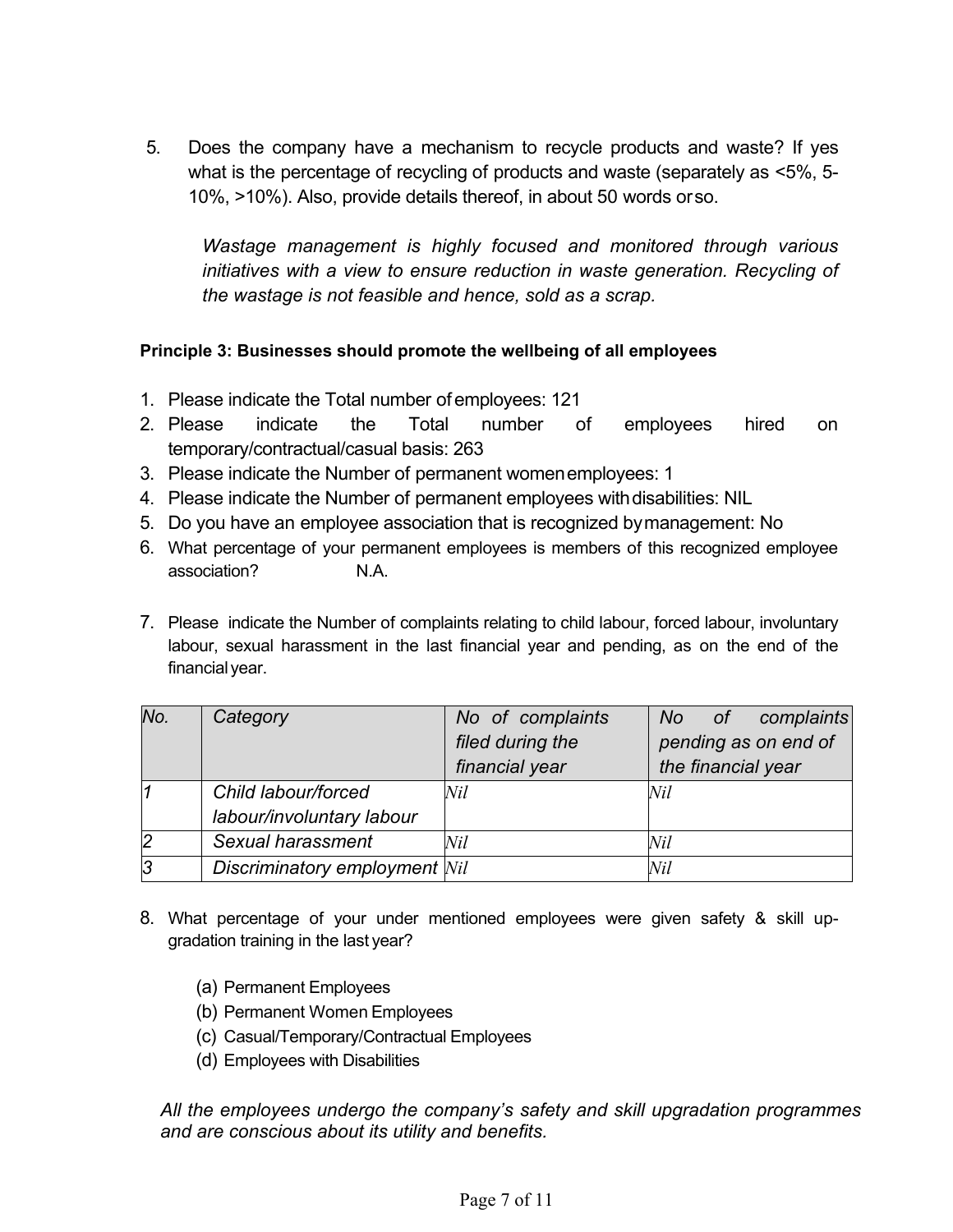## **Principle 4: Businesses should respect the interests of, and be responsive towards all stakeholders, especially those who are disadvantaged, vulnerable and marginalized.**

- 1. Has the company mapped its internal and external stakeholders? Yes/No *Yes.*
- 2. Out of the above, has the company identified the disadvantaged, vulnerable & marginalized stakeholders.

*Yes.* 

3. Are there any special initiatives taken by the company to engage with the disadvantaged, vulnerable and marginalized stakeholders. If so, provide details thereof, in about 50 words or so.

*The company extends its social responsibilities though its CSR projects. The company identifies the stakeholders through multiple channels so as to incorporate their feedback for continuous improvement and innovation to meet customer expectation, need and demand in fair manner.* 

## **Principle 5: Businesses should respect and promote human rights**

1. Does the policy of the company on human rights cover only the company or extend to the Group/Joint Ventures/Suppliers/Contractors/NGOs/Others?

*The Company has in place 'Whistle blower Policy', which covers its Human Rights Policy. It also extends to the group companies.* 

2. How many stakeholder complaints have been received in the past financial year and what percent was satisfactorily resolved by the management?

*Nil.* 

## **Principle 6: Business should respect, protect, and make efforts to restore the environment**

1. Does the policy related to Principle 6 cover only the company or extends to the Group/Joint Ventures/Suppliers/Contractors/NGOs/others?

*The policy, covered under CSR, extends to the company and its group companies.* 

2. Does the company have strategies/ initiatives to address global environmental issues such as climate change, global warming, etc? Y/N. If yes, please give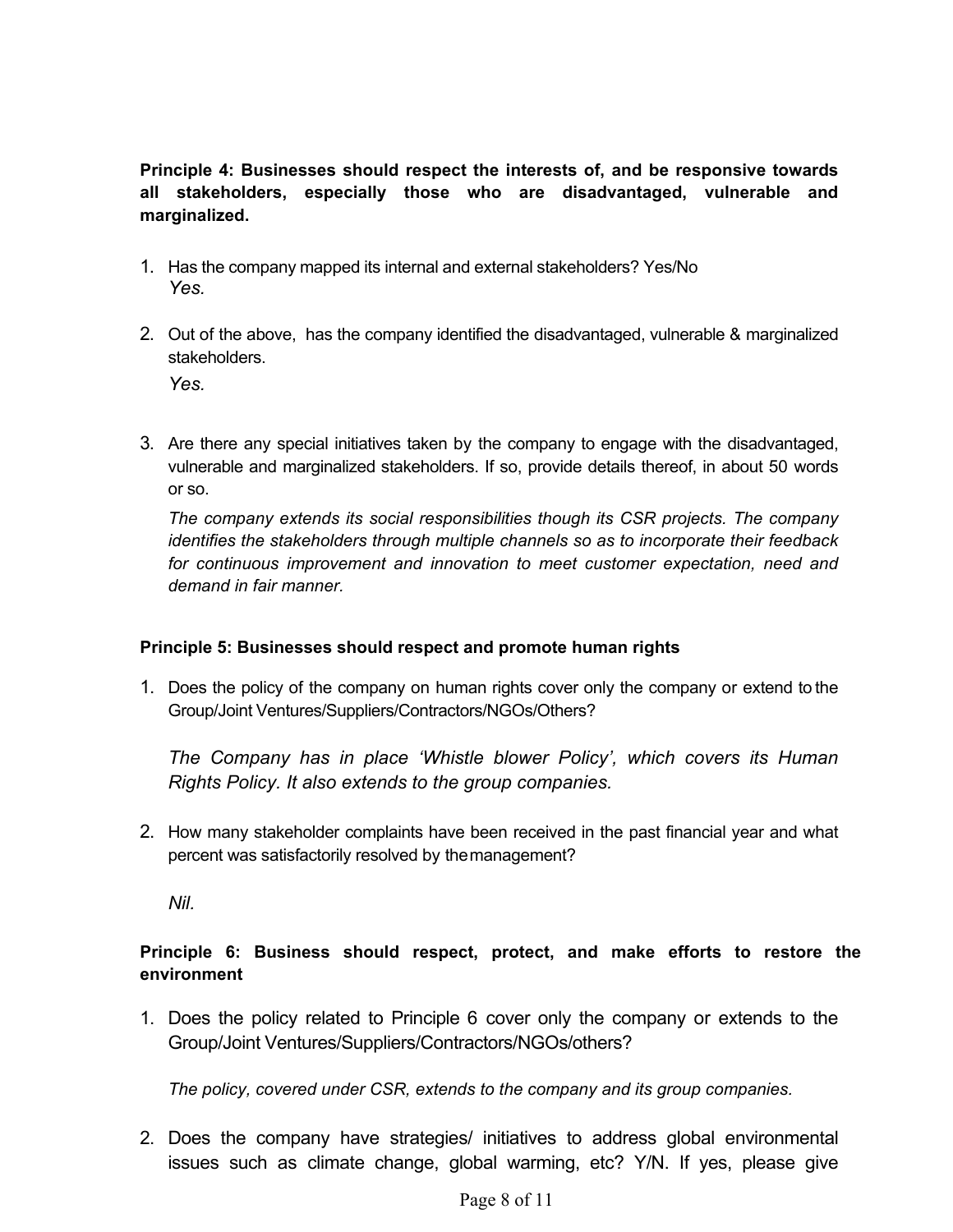hyperlink for webpage etc. *No* 

3. Does the company identify and assess potential environmental risks?

*The company has taken certification under ISO 9001: 2015.* 

4. Does the company have any project related to Clean Development Mechanism? If so, provide details thereof, in about 50 words or so. Also, if Yes, whether any environmental compliance report is filed?

*No* 

5. Has the company undertaken any other initiatives on – clean technology, energy efficiency, renewable energy, etc. Y/N. If yes, please give hyperlink for web page etc.

*No* 

6. Are the Emissions/Waste generated by the company within the permissible limits given by CPCB/SPCB for the financial year being reported?

*Yes* 

7. Number of show cause/ legal notices received from CPCB/SPCB which are pending (i.e. not resolved to satisfaction) as on end of Financial Year.

*Nil* 

## **Principle 7: Businesses, when engaged in influencing public and regulatory policy, should do so in a responsible manner**

1. Is your company a member of any trade and chamber or association? If Yes, Name only those major ones that your business deals with:

*Yes* 

- *(a) Narol Textile Infrastructure & Enviro Management*
- *(b) Gujarat Chamber of Commerce & Industry*
- 2. Have you advocated/lobbied through above associations for the advancement or improvement of public good? Yes/No; if yes specify the broad areas (drop box: Governance and Administration, Economic Reforms, Inclusive Development Policies, Energy security, Water, Food Security, Sustainable Business Principles, Others)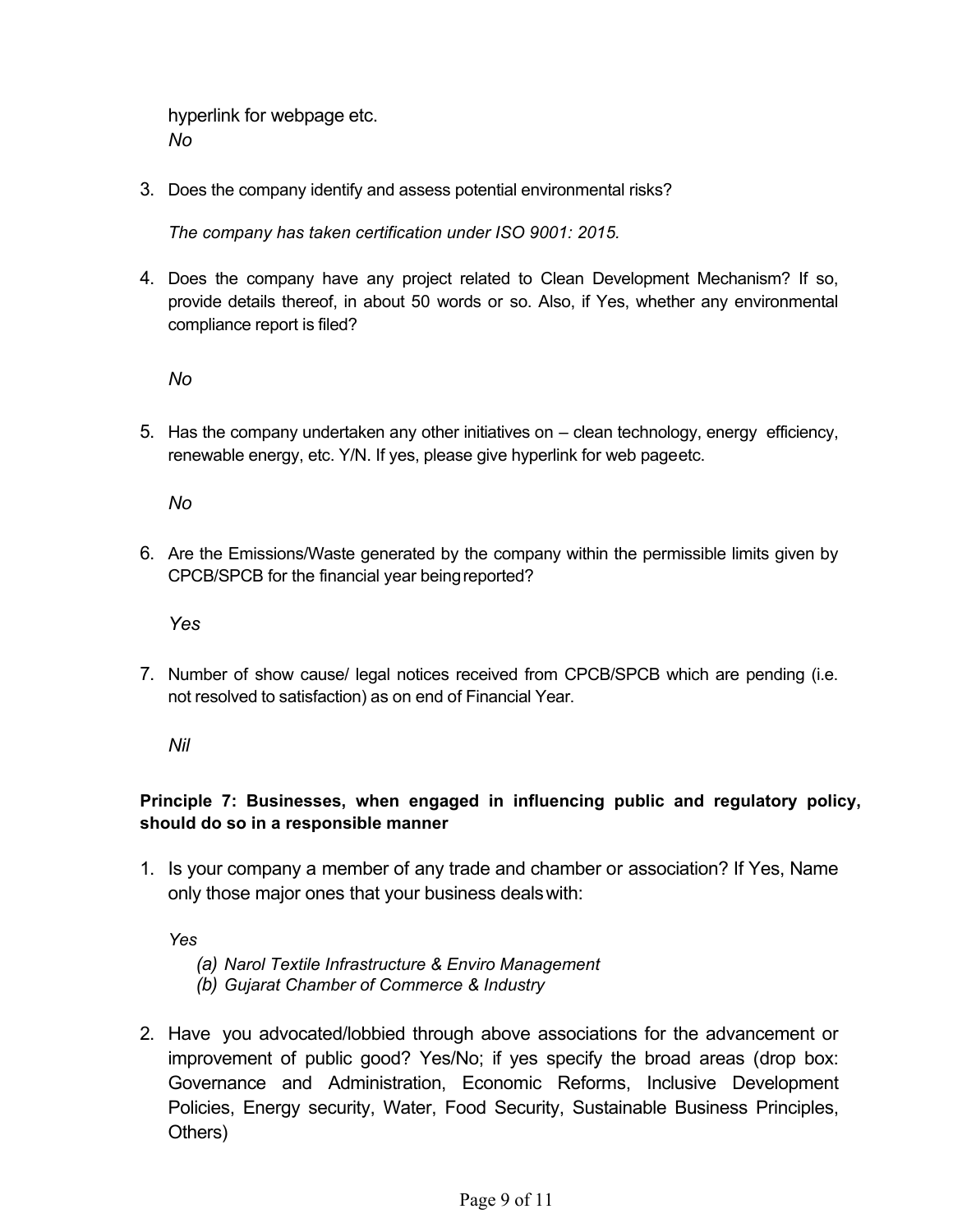*The Company continuously advocates the use of eco-friendly practices, use of alternatives fuels and energy conservation.* 

# **Principle 8: Businesses should support inclusive growth and equitable development**

1. Does the company have specified programmes/ initiatives/ projects in pursuit of the policy related to Principle 8? If yes details thereof.

*The Company has a well-defined CSR policy, under which, it has taken various initiatives for support and development of society. The report on the CSR projects carried by the Company is annexed with the Director's Report* 

2. Are the programmes/projects undertaken through in-house team/own foundation/external NGO/government structures/any other organization?

*The programmes /projects undertaken are through various external NGOs, supporting various CSR initiatives.* 

3. Have you done any impact assessment of your initiative?

*The Company undertakes an impact assessment of the CSR interventions to ensure that the resources are gainfully utilized for the welfare of the intended communities.* 

4. What is your company's direct contribution to community development projects-Amount in INR and the details of the projects undertaken.

*The Company has spent Rs. 21 lacs on the CSR activities during the financial year 2018-19. The amount was spent on areas as mentioned in Annexure 'E' to the Director's Report.* 

5. Have you taken steps to ensure that this community development initiative is successfully adopted by the community? Please explain in 50 words, or so.

*Yes. The company is in contact with NGOs to ensure that all development/health care initiatives of the Company are successfully adopted by the concerned communities.* 

## **Principle 9: Businesses should engage with and provide value to their customers and consumers in a responsible manner**

1. What percentage of customer complaints/consumer cases are pending as on the end of financial year.

*There are three customer complaints/ cases pending as on the end of F.Y. 2018-19.*